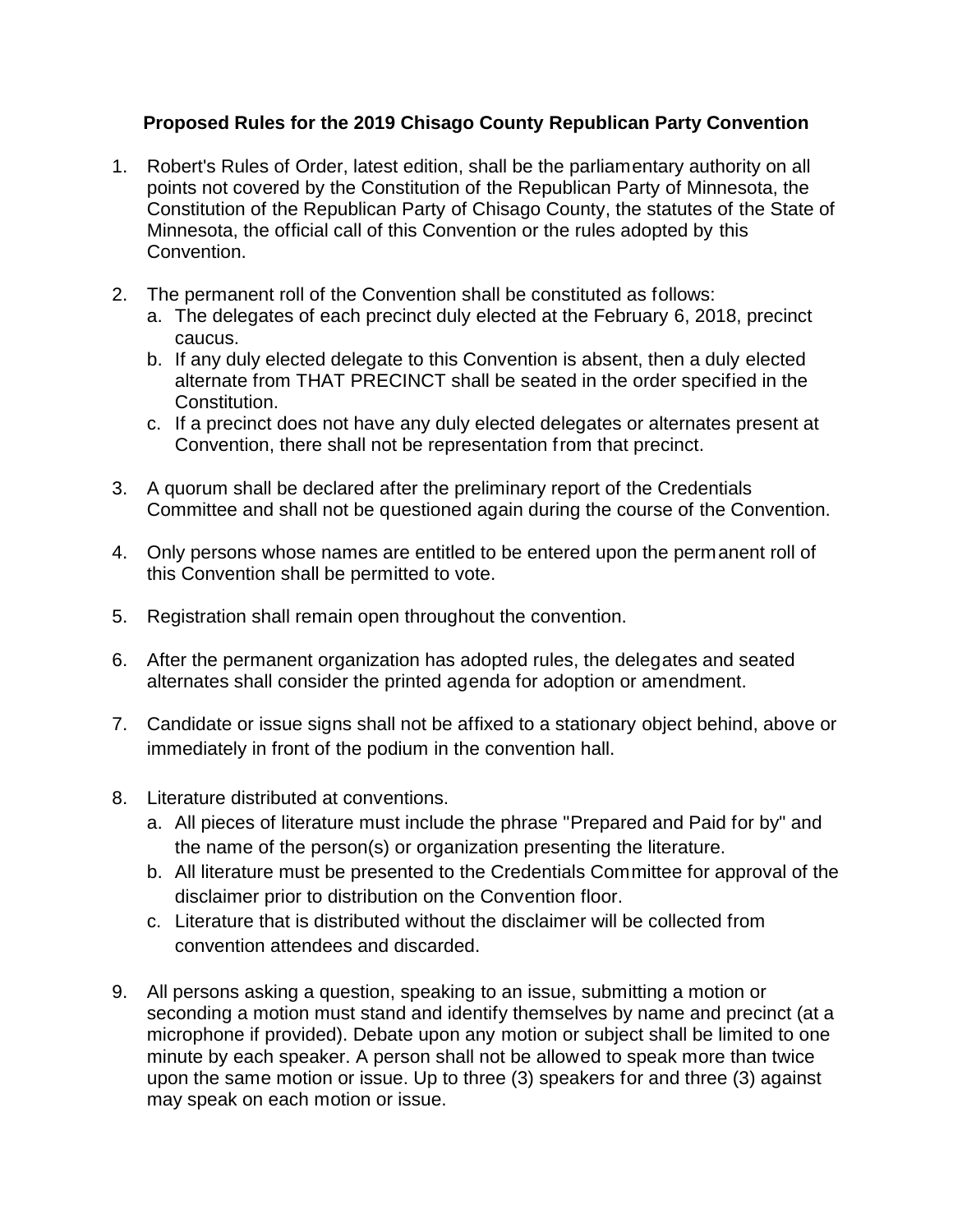- 10. The vote on all questions shall be by voice, subject to the following contingencies:
	- a. A standing vote may be requested by any delegate or the Chair.
	- b. A roll-call vote by precinct shall be taken if requested by ten (10) or more precincts.
	- c. A secret ballot may be moved by any delegate, seconded and voted up or down.
- 11. If there is a dispute about the vote of any precinct, the Chair shall appoint a Judge and two Tellers to canvass the vote of that precinct and the Judge shall report the same to the Chair.
- 12. No one shall be compelled to vote on any question under unit rule.
- 13. All motions, except such as relate directly to the order of business, shall be in writing for the convenience of all and referred to the proper committee, without debate, and reported on by it before the same shall be considered on the floor.
- 14. Debate and Adoption of Proposed Changes to the Party's Constitution.
	- a. After the Constitution Committee has presented its report, motions to amend the Constitution may be offered from the floor of the Convention subject to Rule 13. The Chair may grant the consideration of a proposed amendment without using Rule 13.
	- b. Minority report(s) of the Constitution Committee may be presented if agreed to by at least two members of the Constitution Committee.
	- c. Debate shall be governed by rule 9. However, the Chair shall have the discretion to extend debate on any proposed constitutional change.
- 15. Methods of voting.
	- a. Voting for a candidate in an uncontested race shall be by voice vote.
	- b. In contested cases, voting for candidates shall proceed by secret ballot.
		- i. The secret ballot shall be cast electronically.
		- ii. If a voter inadvertently hits the "Cast Ballot" button, a request can be made to the Head Teller to recast the electronic vote.
	- c. If electronic voting is not available, paper ballots shall be prepared.
		- i. When there are two candidates in a race for one position, a voter shall write one candidate's name legibly on a supplied blank ballot.
		- ii. When there are three or more candidates in a race for one position, the names of the candidates shall be arranged in alphabetical order and the ballot then printed.
	- d. Each candidate's campaign is encouraged to appoint one (1) designee to observe the counting of ballots.
- 16. The filing deadline for candidacy for any office or position to be elected at this Convention is 6:30 p.m. on Thursday, February 21, 2019, except in specified cases.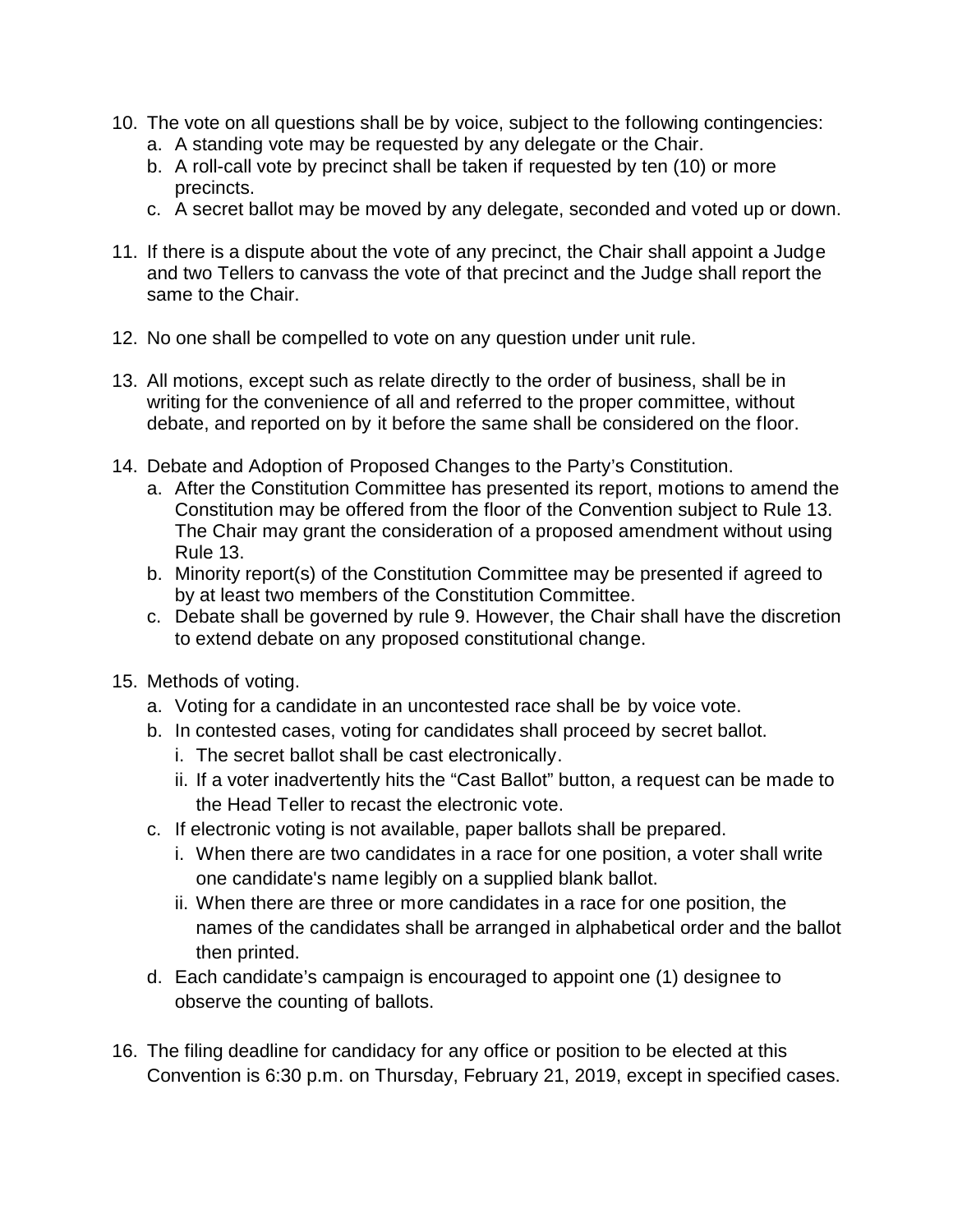- 17. Election of Executive Committee Officers and other Executive Committee positions. a. Each office or position shall be considered and voted on separately.
	- b. The Applicant Filing Committee shall present to the convention the candidates for an office or position who have met the filing deadline. (Each candidate was interviewed by the Applicant Filing Committee.)
	- c. Nominations will not be accepted from the floor except in two cases:
		- i. If there is not a candidate for an office or position, nominations for that position may be taken from the floor. Nominees shall then meet with the Applicant Filing Committee to fulfill Section 17b.
		- ii. If a candidate loses an election, he or she may be nominated from the floor to be a candidate in any subsequent election.
	- d. After the presentation of candidates for each individual office or position, the candidates will be given up to three minutes to address the Convention. The alphabetical order of the candidates' last names shall determine the speaking order.
	- e. Voting shall have priority over all other speakers or business.
	- f. Blank ballots shall not be counted as having been cast. Each ballot may contain only one vote cast for the office or position considered in that election, except up to two (2) votes may be cast for the positions of Co-chairs of a committee.
	- g. Candidates receiving fifty percent (50%) plus one (1) of the total number of valid ballots cast shall be declared elected to the respective office or position.
	- h. If a candidate does not receive the required votes to be elected, new ballots will be prepared and subsequent elections will take place until a winner is declared.
	- i. Candidates receiving less than ten percent (10%) of the vote will be dropped from subsequent elections for that office or position.
	- j. Following each election, the remaining candidates will be given two minutes to address the Convention.
	- k. Upon completion of the election for an office or position, repeat the process in the above manner until all Executive Committee offices and positions are filled.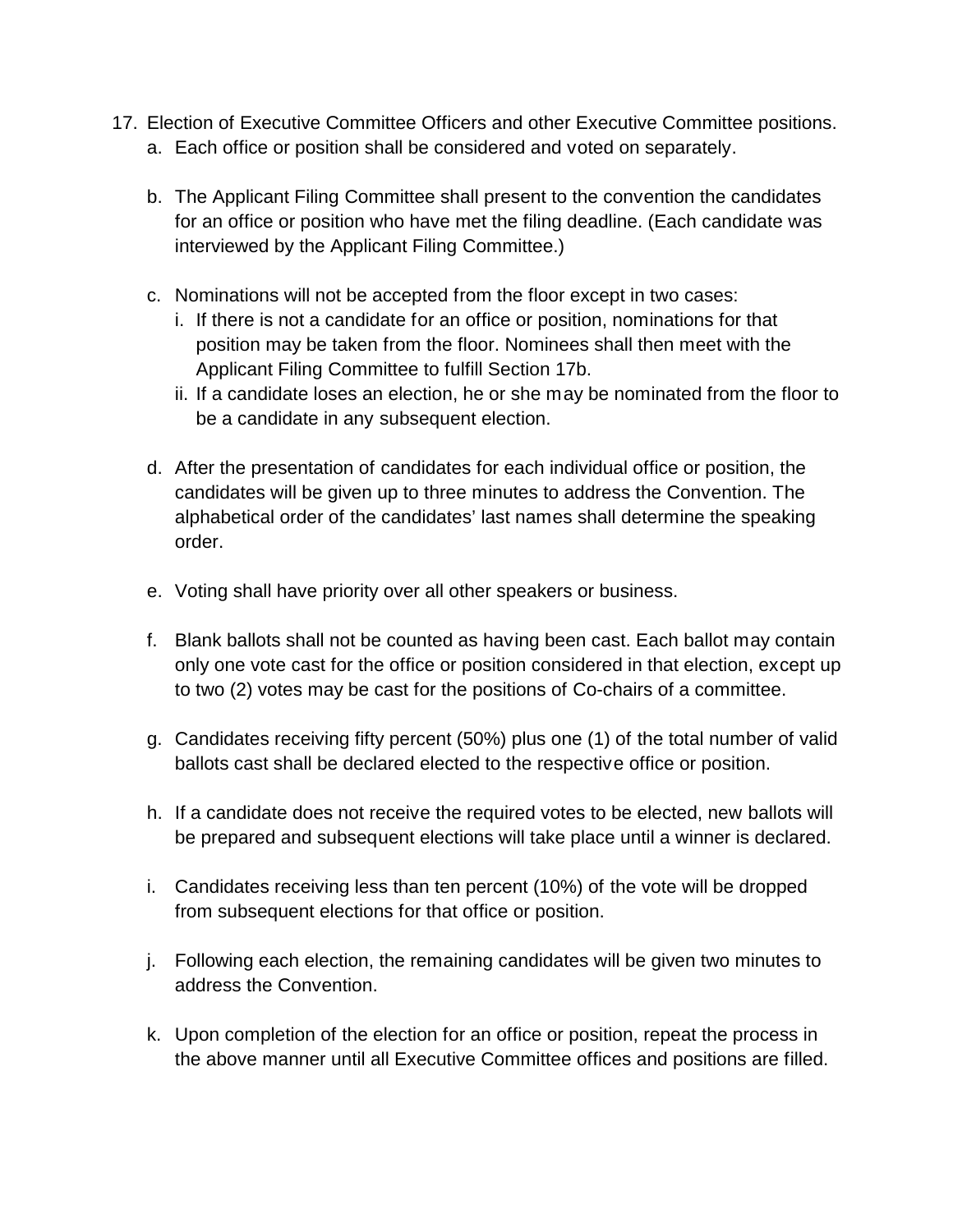- 18. Election of Delegates to the State Central Committee.
	- a. The Applicant Filing Committee shall present to the Convention the candidates for delegates to the State Central Committee who have met the filing deadline.
	- b. Nominations will not be accepted from the floor unless there are not enough candidates to fill the available positions. Those who have been nominated from the floor shall meet with the Applicant Filing Committee to fulfill Section 17b.
	- c. Each candidate will be given up to two minutes to address the Convention. The alphabetical order of the candidates' last names shall determine the speaking order.
	- d. Voting shall have priority over all other speakers or business.
	- e. Blank ballots shall not be counted as having been cast. Each ballot may contain up to four (4) votes for delegates to the State Central Committee.
	- f. The four (4) candidates receiving the most votes will be declared delegates to the State Central Committee except candidates receiving votes from less than fifteen percent (15%) of the ballots cast will not qualify to be an elected representative to the State Central Committee.
	- g. An election of the remaining candidates shall be held to fill any unfilled positions. If the only candidate available for the position has received an insufficient percentage of ballots cast, nominations may be taken from the floor to add candidates to the ballot. If there are no nominations, the position shall remain unfilled.
	- h. In the case of a tie for the last delegate position, the Chair shall flip a coin to determine the winner.
- 19. Election of Alternates to the State Central Committee.
	- a. The Applicant Filing Committee shall present to the Convention the candidates who filed for the alternate positions on the State Central Committee who have met the filing deadline.
	- b. The names of candidates who were not elected as delegates will be added to the list of those who filed as State Central Committee alternate candidates.
	- c. Nominations will not be accepted from the floor unless there are not enough candidates to fill the available positions. Nominees shall then meet with the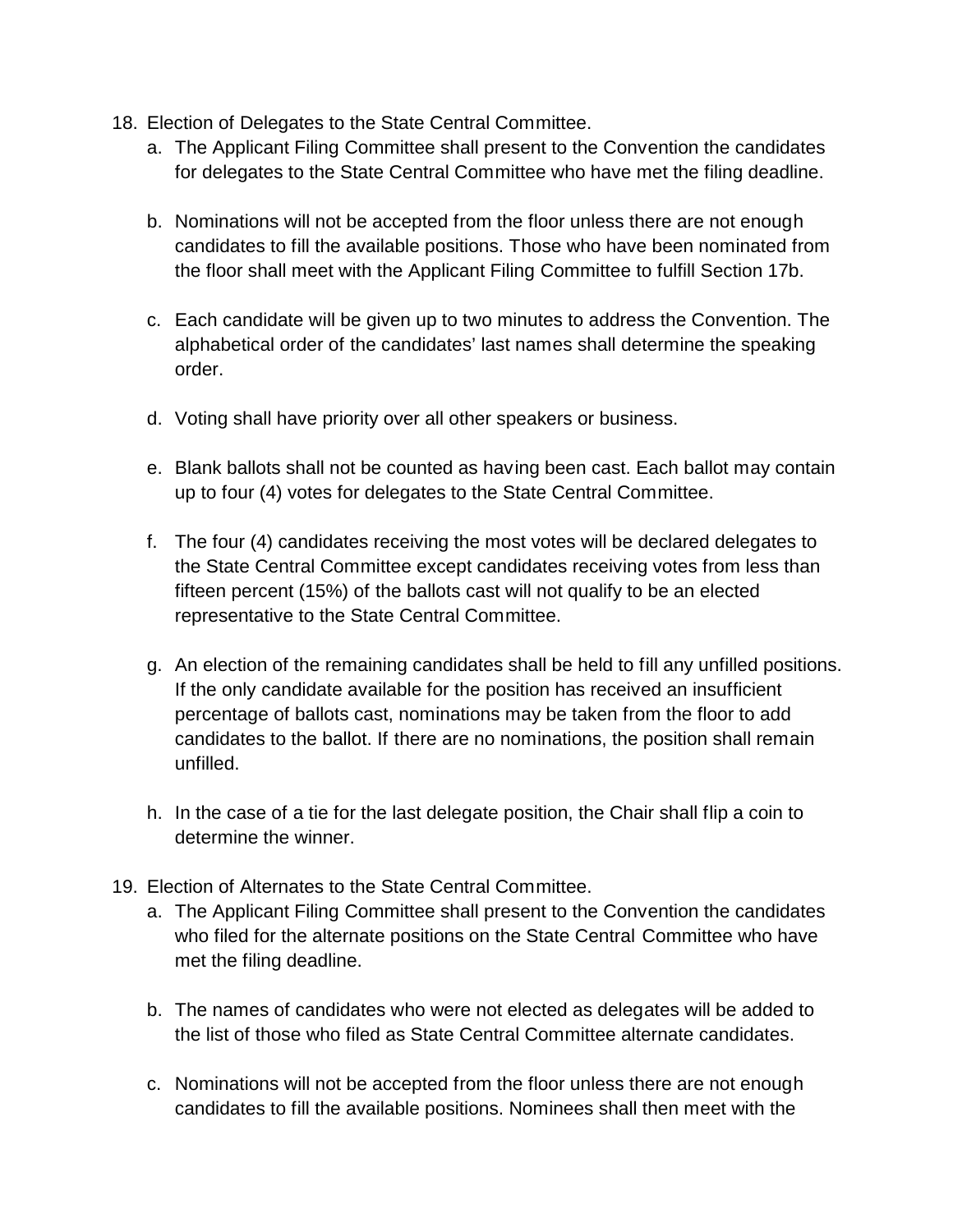Applicant Filing Committee to fulfill Section 17b.

- d. Each person who filed as an alternate candidate will be given up to two minutes to address the Convention. The alphabetical order of the candidates' last names shall determine the speaking order. Those who were candidates in the election for State Central delegate will not speak again.
- e. Voting shall have priority over all other speakers or business.
- f. Blank ballots shall not be counted as having been cast. If there are more than four (4) candidates, each ballot may contain up to four (4) votes for alternates to the State Central Committee. If there are only four (4) candidates, each ballot may contain up to three (3) votes for alternates to the State Central Committee in order to create a ranking of the alternates.
- g. The four (4) candidates receiving the most votes will be declared the ranked alternates to the State Central Committee except candidates receiving votes from less than fifteen percent (15%) of the ballots cast will not qualify to be an elected representative to the State Central Committee.
- h. An election of the remaining candidates shall be held to fill any unfilled positions. If the only candidate available for the position has received an insufficient percentage of ballots cast, nominations may be taken from the floor to add candidates to the ballot. If there are no nominations, the position shall remain unfilled.
- i. In the case of a tie for any of the alternate positions, the Chair shall flip a coin to determine the ranking.
- 20. Election of delegates to the Eighth Congressional District, State and Tenth Judicial Conventions.
	- a. To fill vacant delegate positions, the Applicant Filing Committee shall present to the Convention the candidates who filed for the position by the deadline.
	- b. Voting for delegates shall proceed as soon as ballots have been prepared and the candidates have each been recognized and each allowed up to two (2) minutes to address the Convention.
	- c. Voting shall have priority over all other business or speakers.
	- d. Blank ballots shall not be counted as having been cast and each ballot may